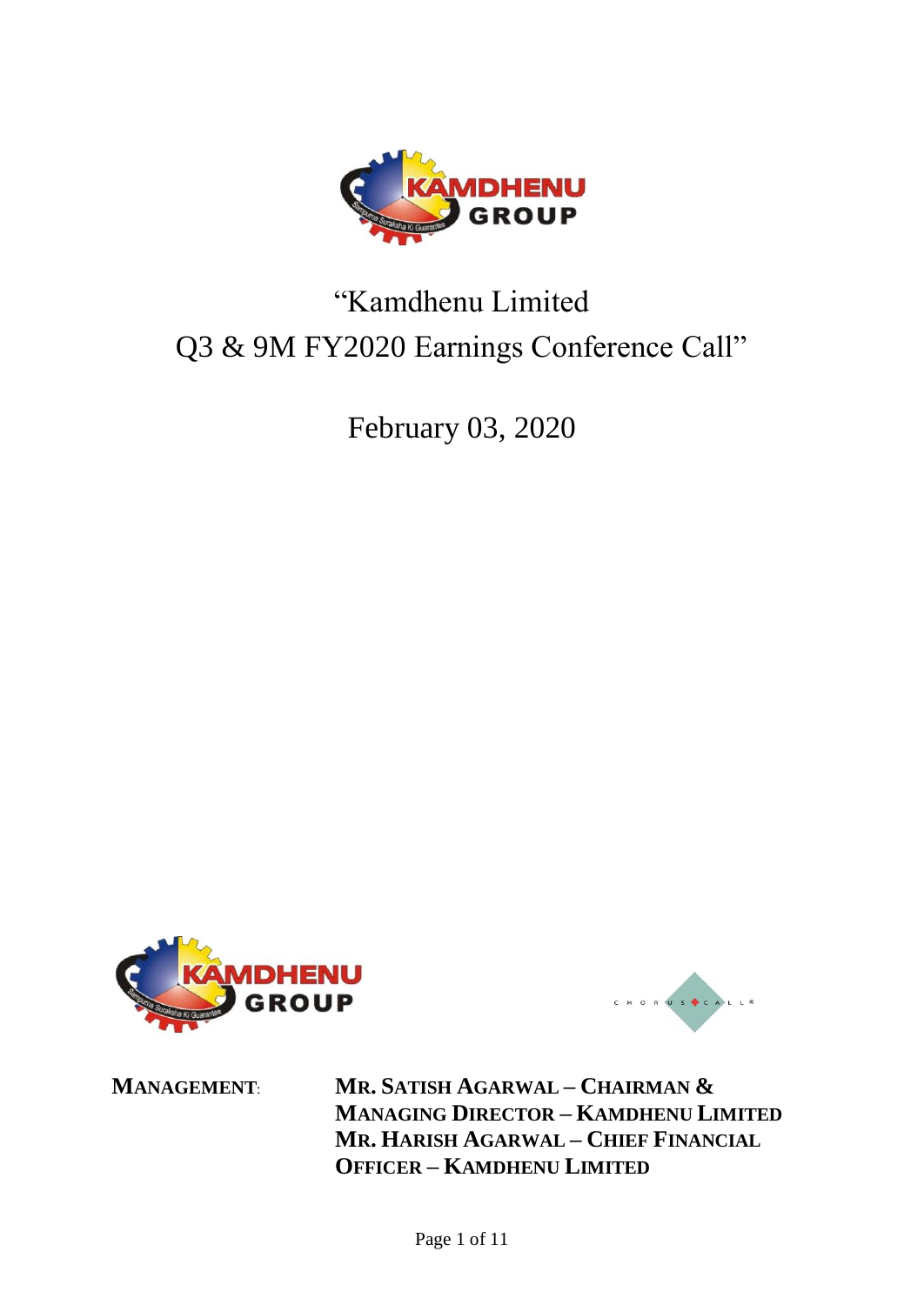

**Moderator**: Ladies and gentlemen good day and welcome to the Kamdhenu Limited Q3 & 9M FY2020 Earnings Conference Call. This conference call may contain forward-looking statements about the company, which are based on beliefs, opinions and expectations of the company as from the date of this call. These statements are not the guarantees of future performance and involve risks and uncertainties that are difficult to predict. As a reminder, all participant lines will be in the listen-only mode and there will be an opportunity for you to ask questions after the presentation concludes. Should you need assistance during the conference call, please signal an operator by pressing "\*" then "0" on your touchtone phone. Please note that this conference is being recorded. I now hand the conference over to Mr. Satish Agarwal, Chairman & Managing Director of Kamdhenu Limited. Thank you and over to you Sir!

**Satish Agarwal**: Good afternoon and a very warm welcome to everyone. Along with me, I have Mr. Harish Agarwal, CFO and SGA, our Investor Relation Advisor. I hope you have received our results and investor presentation by now, for those who have not you can view them on our website.

> Friends, let me start by giving you some key updates regarding the Kamdhenu steel business. Over the past year, we have seen a downturn in the economy especially in the steel industry. We have seen prices of steel reducing to multi-year low mainly due to increased import from China, which has caused disruptions in the domestic market. The situation in the steel market is now improving and we are seeing certain green shoots.

> Traction for TMT bars have improved significantly on account of increase in government's expenditure on the infrastructure sector. This is on account of our strong execution strategies primarily created through our large distribution and marketing strength. During the quarter Kamdhenu limited has once again presented innovative steel in the field of construction and brought one of its own type of steel Power Alloy Steel 10000 that is PAS10000 in the country. PAS10000 is capable of giving unmatched strength and safety to the construction. Its unique design gives 360 degree locking with the concrete, which a gives strength of up to 10000 PSI with the concrete. We have done research in the field of Rebar and have presented Rebar with ultimate capability. The research of the company will take the Rebar Steel Industry to the next level. This alloy steel gives it better rustproof qualities and gives this rebar capability to be at 28% more weight along with that it also gives double earthquake prevention to the building.

> We believe the demand for TMT bars will grow manifold with the pickup in the infrastructure activities such as affordable housing in the country. Kamdhenu being a strong player in the TMT business through its strong dealer network in India is well positioned to capture the benefit of the strength.

> The company has always believed in taking challenges head on and with that belief we have managed to achieve total brand sales turnover of Rs.8,131 Crores. Even in this challenging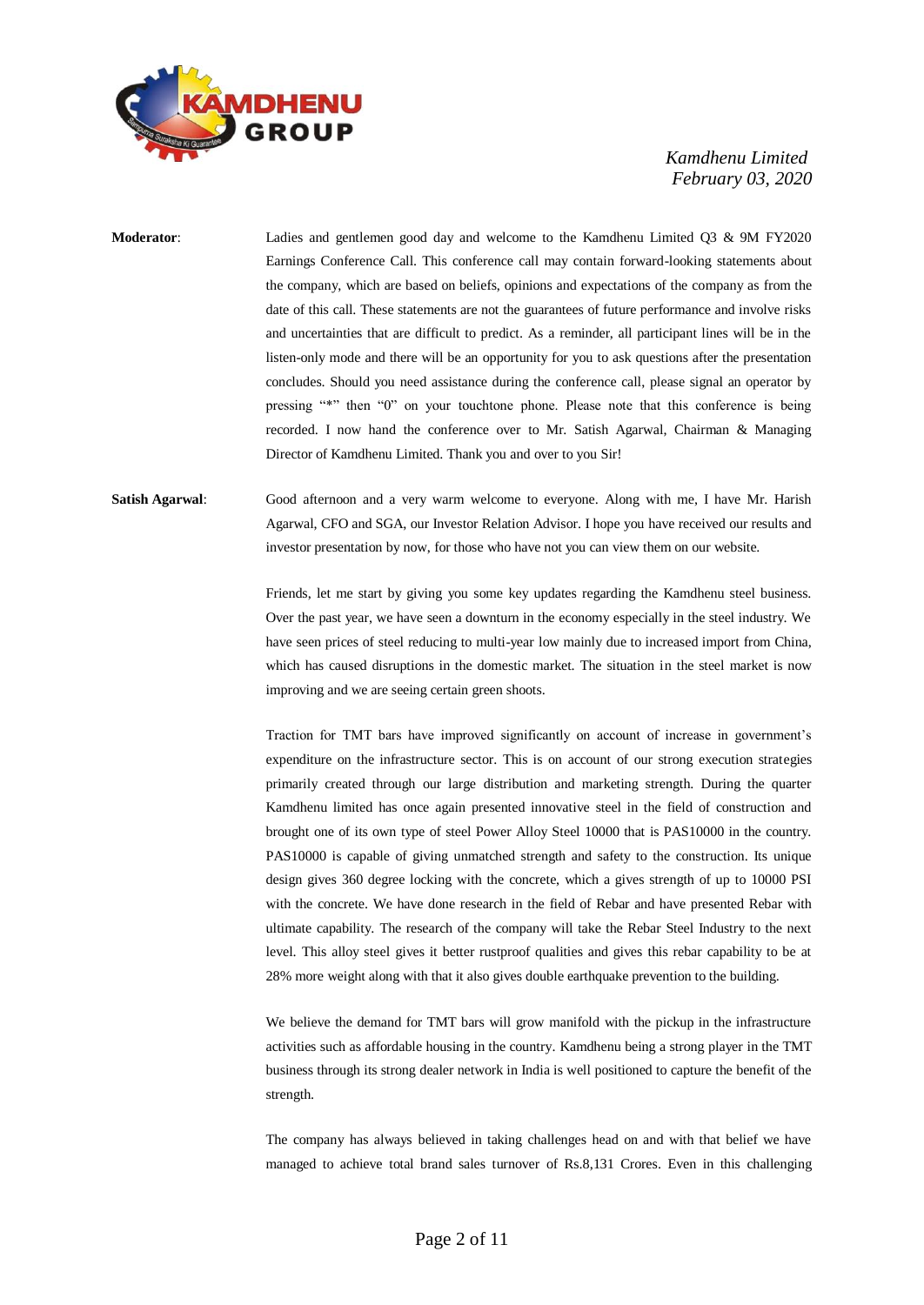

business environment we have a target of reaching total brand revenue of have Rs.20,000 Crores by FY2022. We endeavor to expand our franchise operations by reaching an overall capacity of 5 million tonnes per annum by FY2022, which will help us to achieve our long-term target of Rs.150 Crores through royalty income by FY2022.

Kamdhenu has always believed in continuous communication and consumer engagement. The company has spent Rs.58.9 Crores on branding and marketing and another Rs.22.7 Crores were spent by our franchise on the brand during the first nine months of FY2020.

Now an update on onetime exceptional item of Rs.24.39 Crores. The Company has very old pending excise & service tax matters pertaining to the period from 2004 to 2012 under various stages of dispute totaling amount to Rs.49 Crores. In order to clear the old disputes and litigation, the Company had decided to settle all these pending matters by opting for this Sabka Vishwas (Legacy Dispute Resolution) Scheme, 2019. The Company has accounted for an amount of Rs.24.39 Crores towards the settlement of various old excise and service tax disputes. The decision to settle the pending matter will save management bandwidth and also substantial litigation expenditure in future.

An update on scheme of amalgamation, the Company has acquired 100% shareholding stake at face value in Kamdhenu Ventures Limited whereby Kamdhenu Ventures Limited has become wholly owned subsidiary of the Company. Further, Kamdhenu Colour and Coatings Limited has become wholly owned subsidiary company of Kamdhenu Ventures Limited and accordingly, Kamdhenu Colour and Coatings Limited has become a step down subsidiary of the Company. Presently both the company is not having any business operations. It is hereby pertinent to mention that Kamdhenu Ventures Limited and Kamdhenu Colour and Coatings Limited were incorporated by the promoters of the Company to give effect to the proposed scheme of arrangement of multiple entities. The Board of Directors of the Company in its meeting held on January 31, 2020 has proposed scheme of arrangement subject to the requisite regulatory approvals.

#### Rationale of the Proposed Amalgamation,

The proposed amalgamation will simplify and streamline the shareholding structure of the Transferee Company. The Scheme will enable to remove multiple layers of the holding companies in tune with the Government policy, the amalgamation will result in significant reduction in multiplicity of legal and regulatory compliances, which at present is required to be made separately by the Transferor Companies and the Transferee Companies.

Rationale for the proposed demerger of Paint Business of Kamdhenu Limited into Kamdhenu Colour and Coatings Limited are, inter alia, as follows: It will impart better management focus. It will facilitate administrative convenience and also ensure optimum utilization of various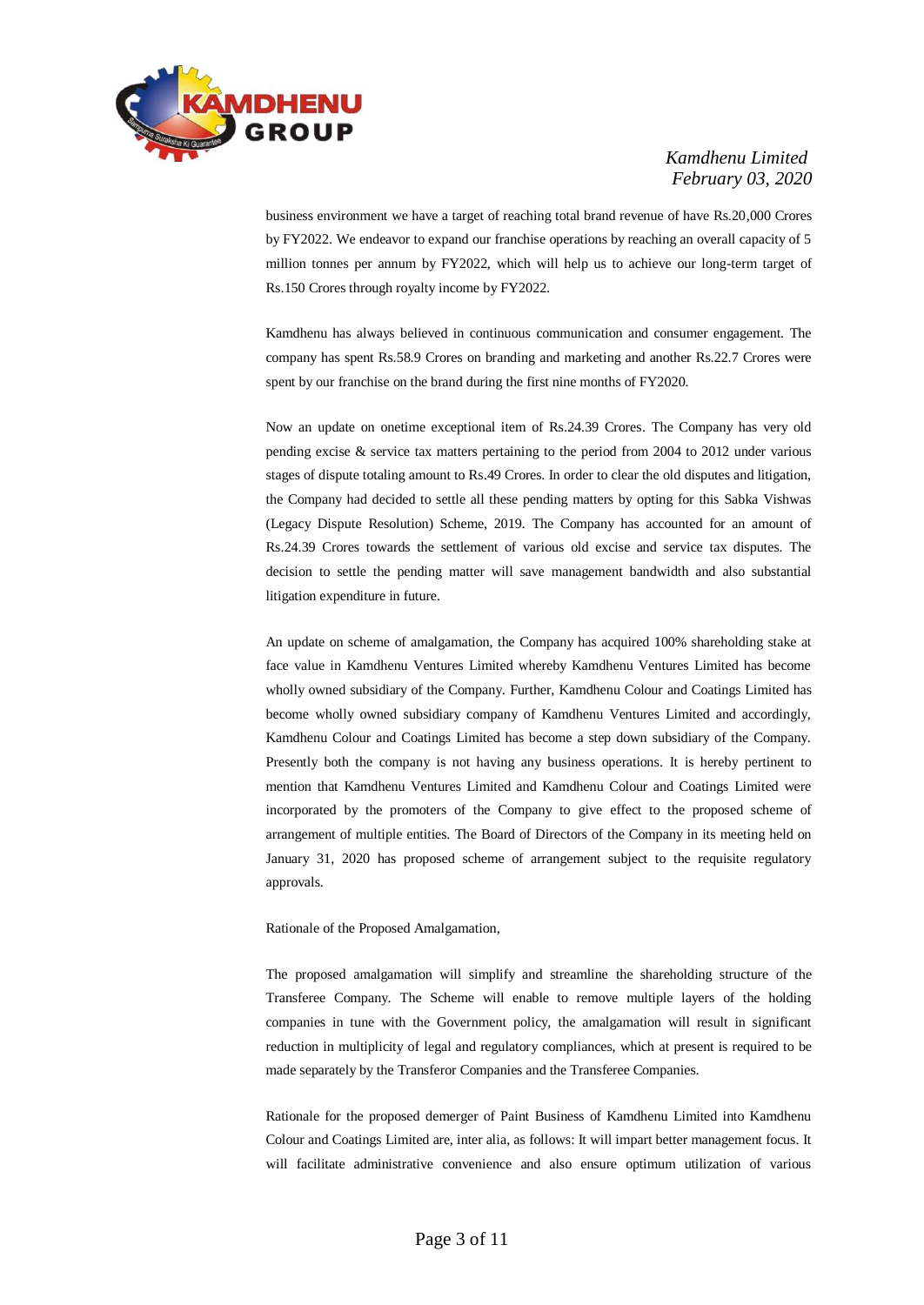

resources by these Companies. The proposed demerger will provide a scope for independent expansion of the business. It will strengthen, consolidate and stabilize the business of these Companies and facilitate further expansion and growth of their respective business. The proposed demerger will enable the Transferee Company and the Resulting Companies to raise necessary funds, invite strategic investors, employ specialized manpower, etc., for the respective businesses.

Now coming to our paint business, post the fire in our paint factory we have decided on immediate basis to outsource production of the paint products from third party manufacturers at various locations. The Company has ensured the quality standards by deputing its own technical team at the manufacturer's plant. The manufacturing operations at the exterior and emulsion divisions of the paint plant have started with restoration of the remaining plant started in phase II. We expect the paint business to be stabilized by the end of this year.

At Kamdhenu, we always believe in improving cost efficiencies and are conscious of product development and we are fully committed for the same. We are also looking to penetrate further into markets where our presence is less and strengthen our footprints in existing geographies. Now I would like to hand over the line to Mr. Harish Agarwal to update on the operational performance of the company. Thank you.

**Harish Agarwal:** Thank you Sir. I will take you all through the financials for Q3 & 9M FY2020.

First about the steel business, see the last three quarters the Company has recouped its business strategy by reducing B2B trading sales and focus on improving efficiencies in own manufacturing and on franchisee-based business model, which have led to increased margins and better efficiencies with higher ROE and ROCE. Volume through the franchise route, which is our main business model, has remained flat at Rs.6.03 lakh metric tonne and for nine months it has grown by 11% to 18.19 lakh metric tonne. Our aim is to increase our capacities to 50 lakh metric tonne by FY2022. For the quarter, the steel turnover including all franchise was at Rs.2,612 Crores, for nine months it was Rs.8,131 Crores. Royalty income through franchise is up by 9% for the quarter to 24.3 Crores as compared to 22.4 Crores in Q3 FY2019. For the nine months, royalty income has increased 19% to Rs.72 Crores. We are on target of achieving Rs.100 Crores Royalty in the current financial year. Profit before tax for the steel business grew by 15% to Rs.9.9 Crores as compared to 8.6 Crores in Q3 FY2019, for the nine months PBT has grown by 10% to Rs.30.6 Crores.

Now coming to the paint business, as mentioned earlier we had fire in our paint plant in April this year, which has disrupted trade business for some time, but we have been able to start operation at the Stainer and Emulsions division of the plant. Since last quarter our own manufacturing volume has increased from 351 tonne to 2,831 tonne overall too. For the quarter our sales volume had increased by 2% on year-to-year basis and by 50% on quarter-on-quarter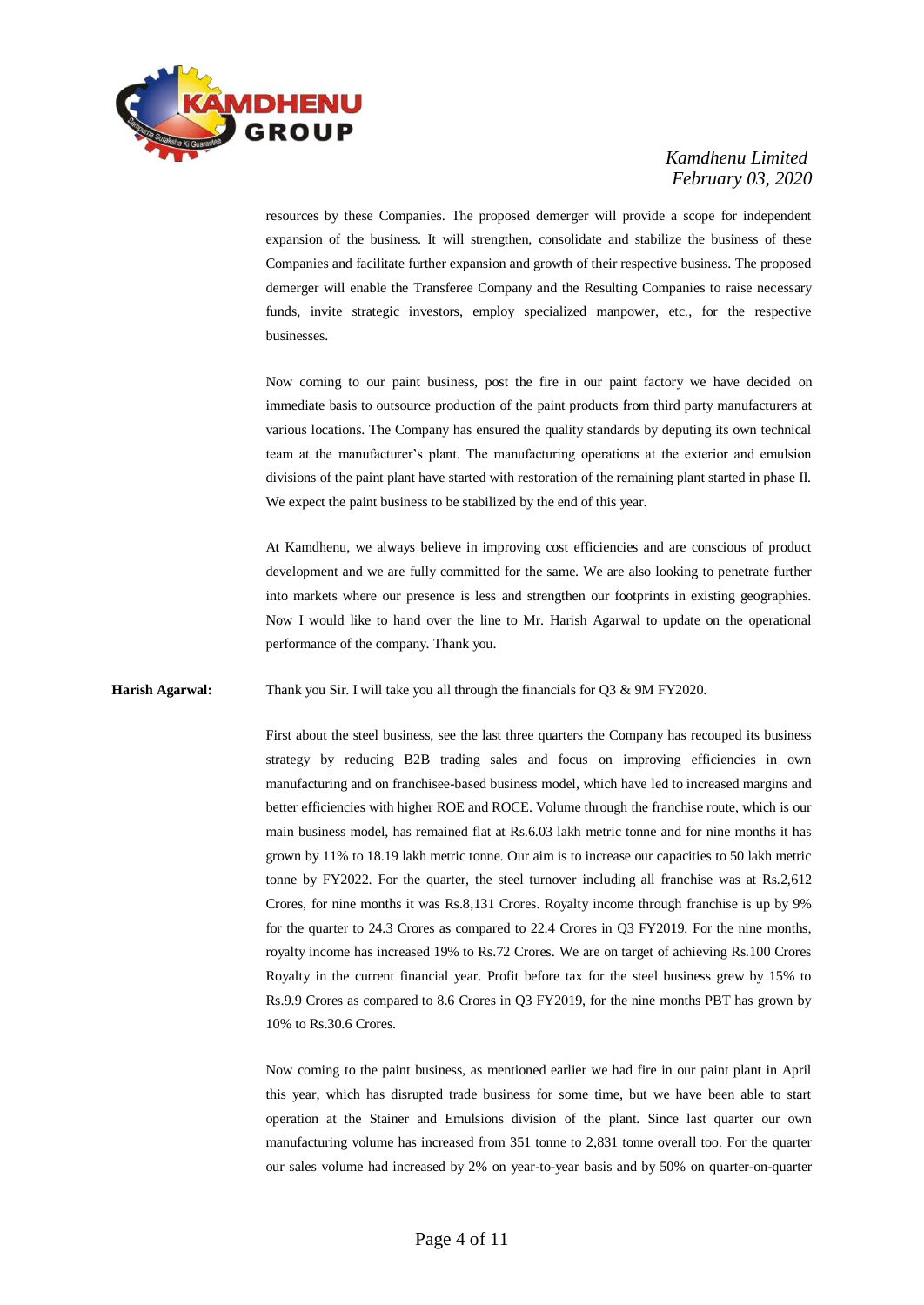

basis. We expect this momentum in the paint business to continue in the next year too. Total sales from paint for the quarter stood at Rs.75 Crores whereas for the nine months it is stood at Rs.161 Crores. We expect full year revenue in excess of Rs.250 Crores and for the next year we are targeting the revenue of over Rs.400 Crores. With this, I would like to open the floor for question and answers.

- **Moderator**: Thank you. Ladies and gentlemen, we will now begin with the question and answer session. Ladies and gentlemen, we will wait for a moment while the question queue assembles. The first question is from the line of Kunal Koladia from Anova Capital. Please go ahead.
- **Kunal Koladia:** Sir my first question pertains to the opening comment of Satish Sir where he mentioned that we have started seeing some green shoots in the steel industry. Could you tell us what are the current prices of TMT per tonne and how has it been like in the quarter?
- **Satish Agarwal:** Good afternoon. In the end of December 2019 that is the Q3 the prices were to the tune of Rs.35,000 a tonne and now the prices have been increased by almost Rs.2,500 a tonne. Now the prices have come down on overall basis and it stands at Rs.37,000 plus GST. That will come to say about to the tune of Rs.43,500 a tonne and there is an increment of Rs.2,500 a tonne whereas in the last year the prices were Rs.44,000 a tonne.
- **Kunal Koladia:** Okay so are we expecting the prices to stay in this range for the quarter?
- **Satish Agarwal:** I think in this particular quarter, during the month of January the prices are revised to the tune of Rs.2,500. We expect that during the month of February again there should be a price increase of up to Rs.1,500 to Rs.2,000 a tonne and that totally depends on the demand of the market.
- **Kunal Koladia:** My next question pertains to our trading sales. I was looking at last few quarters' presentation, so looking at those presentation it seems that our trading sales has increased however we have been mentioning that we are trying to reduce our trading sales and are focusing purely on own manufacturing so is this like one-off or then we have specific reasons for it?
- **Satish Agarwal:** Actually, I would like to tell you that during the month of October 2019 and November 2019 the climatic conditions had worsened in the Delhi NCR area. Due to that particular reason, our own plant was almost shut down for a period of 20 to 25 days and moreover the sales in the NCR area were almost nil because construction activities in the NCR area were totally closed down. So, for that particular period we had purchased some material from the other outsourcing r units and sold into the market in different areas. So that way there is a marginal difference in the trading sales otherwise trading sales are continuously decreasing.

**Kunal Koladia:** Sir like as you mentioned that there was shutdown of the plant for few days, was , have we seen any volume loss from that?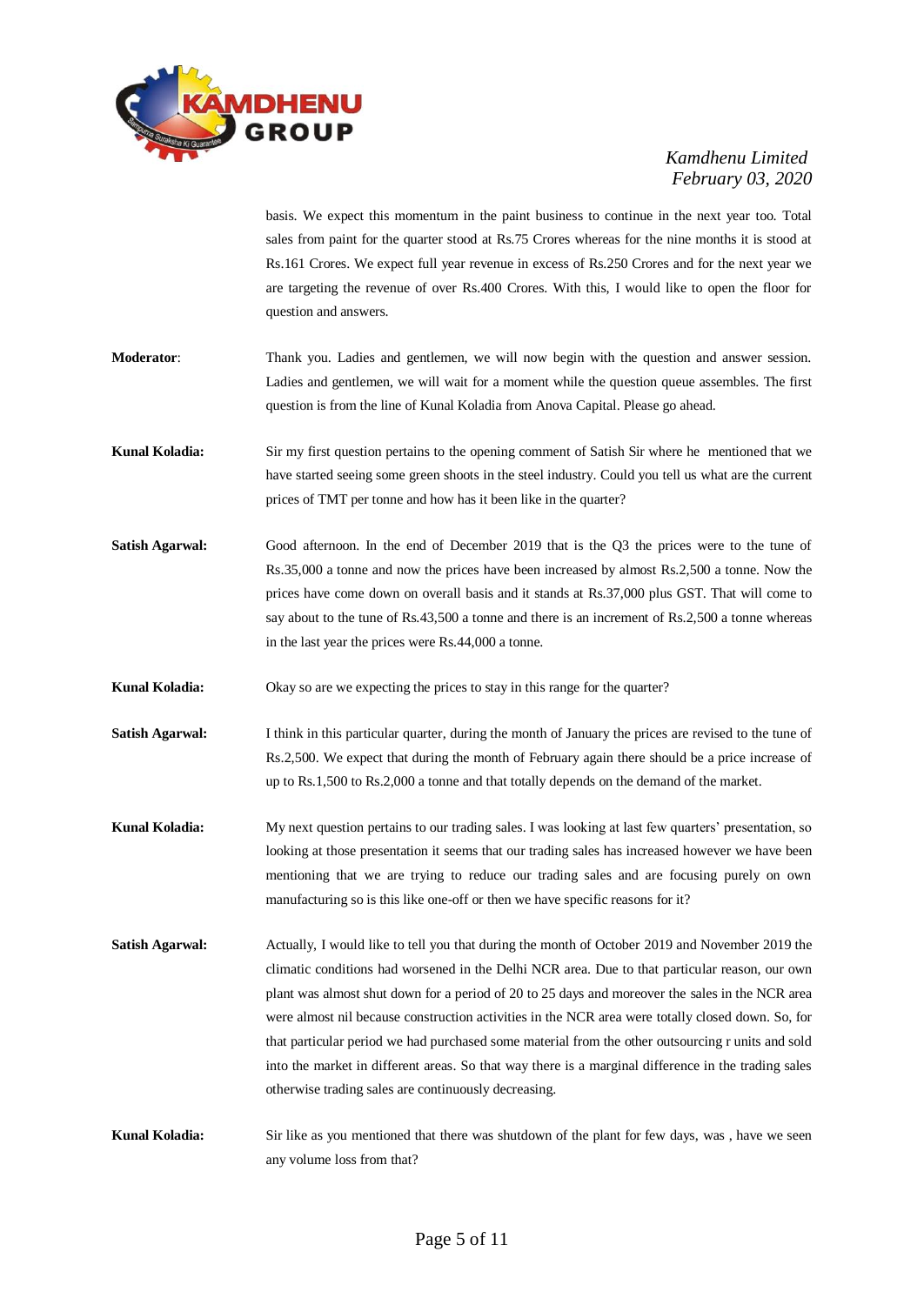

| <b>Satish Agarwal:</b> | No, there was no volume loss majorly because our plant capacity was increased. It is almost on<br>the same level in comparison to the last quarter. It was supposed to increase by 20% to 40%, but                                                                                                                                                                                                                                                                                                                |
|------------------------|-------------------------------------------------------------------------------------------------------------------------------------------------------------------------------------------------------------------------------------------------------------------------------------------------------------------------------------------------------------------------------------------------------------------------------------------------------------------------------------------------------------------|
|                        | due to this particular reason that is not reflected in this particular quarter.                                                                                                                                                                                                                                                                                                                                                                                                                                   |
| <b>Kunal Koladia:</b>  | Sir from the next quarter should we expect it to normalize?                                                                                                                                                                                                                                                                                                                                                                                                                                                       |
| <b>Satish Agarwal:</b> | Of course, let us hope.                                                                                                                                                                                                                                                                                                                                                                                                                                                                                           |
| Kunal Koladia:         | Thank you so much.                                                                                                                                                                                                                                                                                                                                                                                                                                                                                                |
| <b>Moderator:</b>      | Thank you. The next question is from the line from Chintan Desai from Param Capital. Please go<br>ahead.                                                                                                                                                                                                                                                                                                                                                                                                          |
| <b>Chintan Desai:</b>  | Sir my question pertains to the scheme of demerger, I just wanted to understand that we have<br>given the exchange ratio, so in terms of number of shares to be issued to our six companies. In<br>terms of equity shares, would the promoter group companies remain same at the Kamdhenu<br>level? How does it work out, can you just give us some more details on it?                                                                                                                                           |
| <b>Harish Agarwal:</b> | The promoter holding was in the individual name as well as in the name of some companies. So<br>there were 78 lakh shares held by these companies so what is going to happen in this scheme is<br>that these 78 Lakh shares will be cancelled in the Kamdhenu Limited and reissued to the<br>shareholder of these companies, which is going to be amalgamated with Kamdhenu Limited. So<br>there is no change, it is only the calculation procedure, which we have indicated in the stock<br>exchange intimation. |
| <b>Chintan Desai:</b>  | Okay, so the equity capital remains the same and the structures also remain the same?                                                                                                                                                                                                                                                                                                                                                                                                                             |
| Harish Agarwal:        | Yes, remain the same.                                                                                                                                                                                                                                                                                                                                                                                                                                                                                             |
| <b>Chintan Desai:</b>  | Got it Sir. Thank you.                                                                                                                                                                                                                                                                                                                                                                                                                                                                                            |
| Moderator:             | Thank you. The next question is from the line from Ritesh Bafna from RB Securities. Please go<br>ahead.                                                                                                                                                                                                                                                                                                                                                                                                           |
| <b>Ritesh Bafna:</b>   | Thank you so much for the opportunity Sir. I have a couple of questions, one of this is related to<br>our capacity. We have recently expanded our manufacturing capacity to around to Rs.1.56 Lakhs<br>metric tonne per annum. So, I just wanted to get a color on it that by when do we expect this<br>capacity to be fully utilized or optimally utilized and how much revenue do we expect to generate<br>from this for the full year?                                                                         |
| <b>Satish Agarwal:</b> | You see we have already achieved almost 80% of the total steel capacity, but we are just<br>manufacturing the product as per market demand. Right now we are achieving 80% of the steel                                                                                                                                                                                                                                                                                                                           |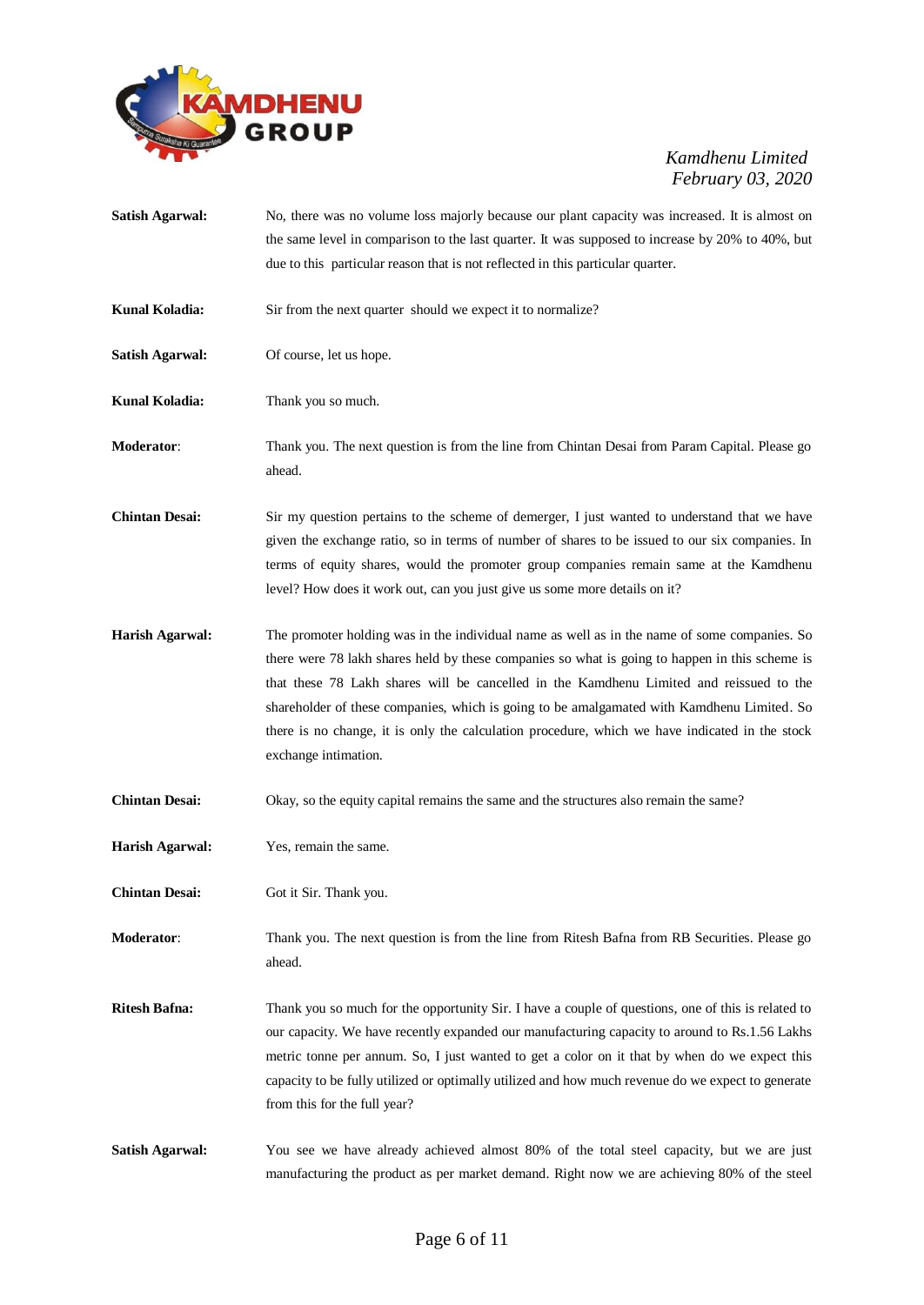

capacity and I think in the current quarter that is Q4 FY20 we will be achieving 80% of that. In the coming year and next financial year 2021 from first quarter or second quarter we expect to achieve 80% to 85% or 90% of the total steel capacity.

- **Ritesh Bafna:** So, what is the maximum capacity you can go up to, is it 90% to 95%?
- **Satish Agarwal:** I think as per any Rolling Mill, the best that can be achieved is 90%.
- **Ritesh Bafna:** How much you would be that in revenue terms?
- Satish Agarwal: I think that revenue values are based on the prices of the product.
- **Ritesh Bafna:** Any ballpark figure?
- **Satish Agarwal:** You can calculate Rs.40,000 a tonne and approximately Rs.500 Crores. ~Rs.500 Crores will be my own production.
- **Ritesh Bafna:** What will be the overall total capacity of Kamdhenu including the JVs or tie-ups that you have or the outsourcing that you have? Along with that what will be the total capacity right now?
- **Satish Agarwal:** Right now, the total installed capacity is almost.32 to 33 lakh metric tonnes and this year we are going to achieve total capacity. We expect that our total production will be to the tune of 26 lakh metric tonnes and as Harish told you that by 2022 we have a plan to have the installed capacity of 50 Lakh metric tonnes.
- **Ritesh Bafna:** Wonderful. So 50 Lakhs tonnes, will that be the highest in India?
- **Satish Agarwal:** If you say for the retail segment that will be the highest.

**Ritesh Bafna:** Wonderful on that part. Coming to my next question, I would just like to followup on some gentleman's question before we have acquired like this 100% stake in Kamdhenu Ventures and Kamdhenu Colour and Coatings, which becomes wholly owned subsidiary of Kamdhenu Ventures, which we enter later on. So can you explain this arrangement and the rationale behind this?

**Harish Agarwal:** Incorporated two companies, Kamdhenu Ventures Limited and Kamdhenu Colour and Coatings Limited in the vanilla matter. Later on, these companies have to be wholly owned subsidiary as per the requirement of the scheme so there is no business in these two companies and capital is only Rs.3 Lakh, which has been taken by the Kamdhenu Limited. Kamdhenu Venture Limited has taken over the equity of Kamdhenu Colour & Coatings which becomes the step down subsidiary of Kamdhenu Limited. So only Rs.3 Lakh Capital is there. These have been incorporated for the purpose of this scheme only, so there is no transaction.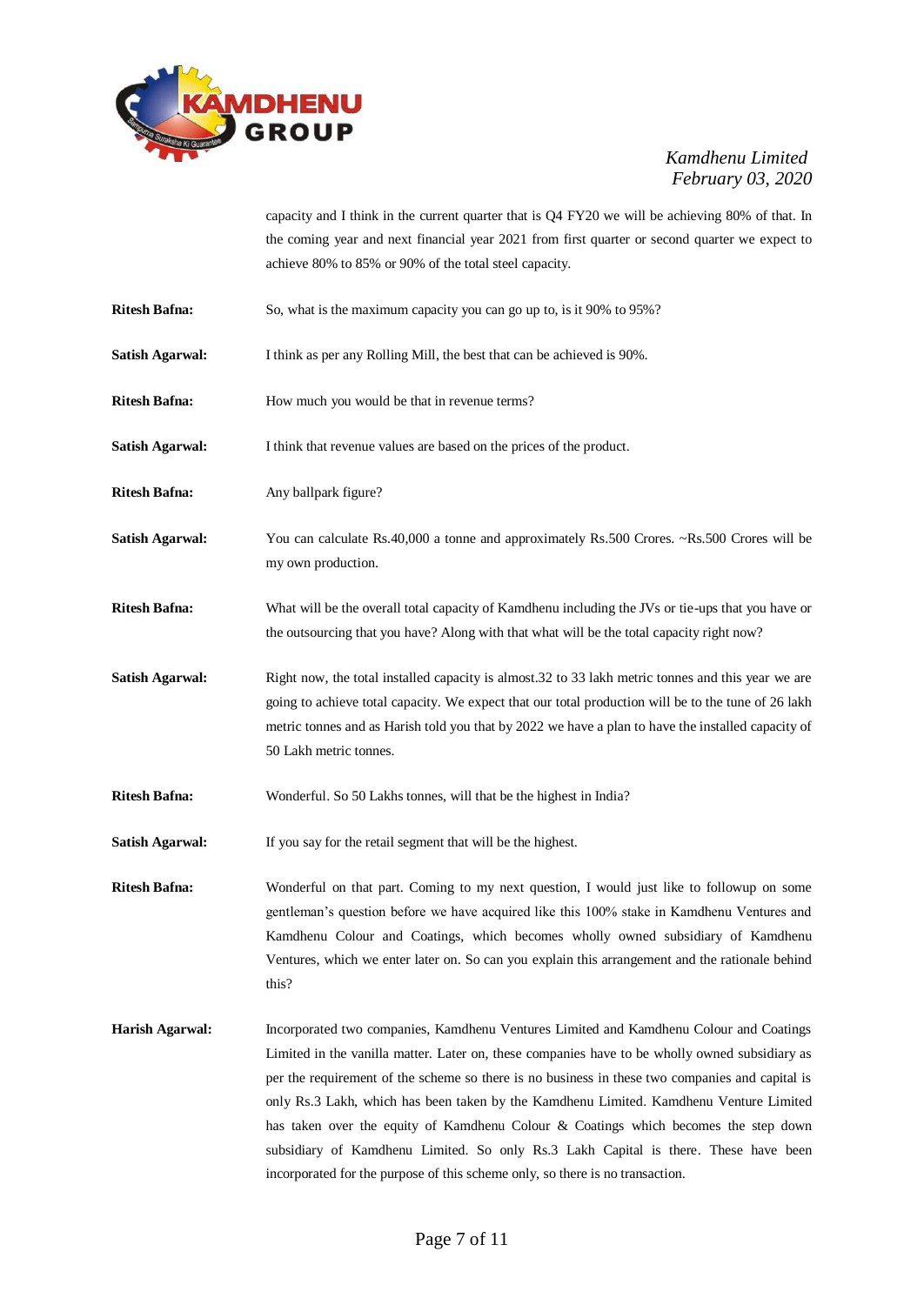

- **Ritesh Bafna:** I understand this, but why have we done this arrangement is it because of some statutory requirement?
- **Harish Agarwal:** In order to become tax neutral under the scheme.
- **Ritesh Bafna:** One more thing on this Kamdhenu paint, which is getting demerged from Kamdhenu Limited, so can you explain this arrangement to me?
- **Harish Agarwal:** Yes, the business will go, Kamdhenu paint business from Kamdhenu Limited will go to Kamdhenu Colour & Coatings Limited, which is a subsidiary of Kamdhenu Venture Limited and Kamdhenu Venture Limited is a subsidiary of Kamdhenu Limited.
- **Ritesh Bafna:** Kamdhenu Limited right, so basically standalone figures will now not include the paint business?
- **Harish Agarwal:** No, it will be included.
- **Ritesh Bafna:** Thank you so much for answering my questions.
- **Moderator**: Thank you. The next question is from the line of Amit Shah from PS Securities. Please go ahead.
- **Amit Shah:** Sir my question is post the fire incident in our factory we have started with exterior and emulsion division at our paint plant. But by when do we expect all the operations to start completely?
- **Satish Agarwal:** It will be by the end of this year. At the end of 2020, meaning you can say November 2020 and December 2020, it will be fully operational.
- Amit Shah: What is the total loss expected from this?
- **Satish Agarwal:** In fact, we had initially assessed the loss of Rs.45 Crores and which is recoverable from the insurance company based on the valid policy and the assessment given by our consultant. So we are not seeing any loss from this side.
- Amit Shah: So, it is completely covered. One more question, since we do outsourcing for our paint products, could you just give us some details on these third party manufacturers?
- **Satish Agarwal:** We have deputed our own team in their plant to monitor the quality. We have given the specifications to them and we are taking material from them on outsourcing basis under our own brand name and transferring these materials to our sales depot, from there we are supplying to our retail dealers.
- Amit Shah: So, can you give details of the size of their capacities?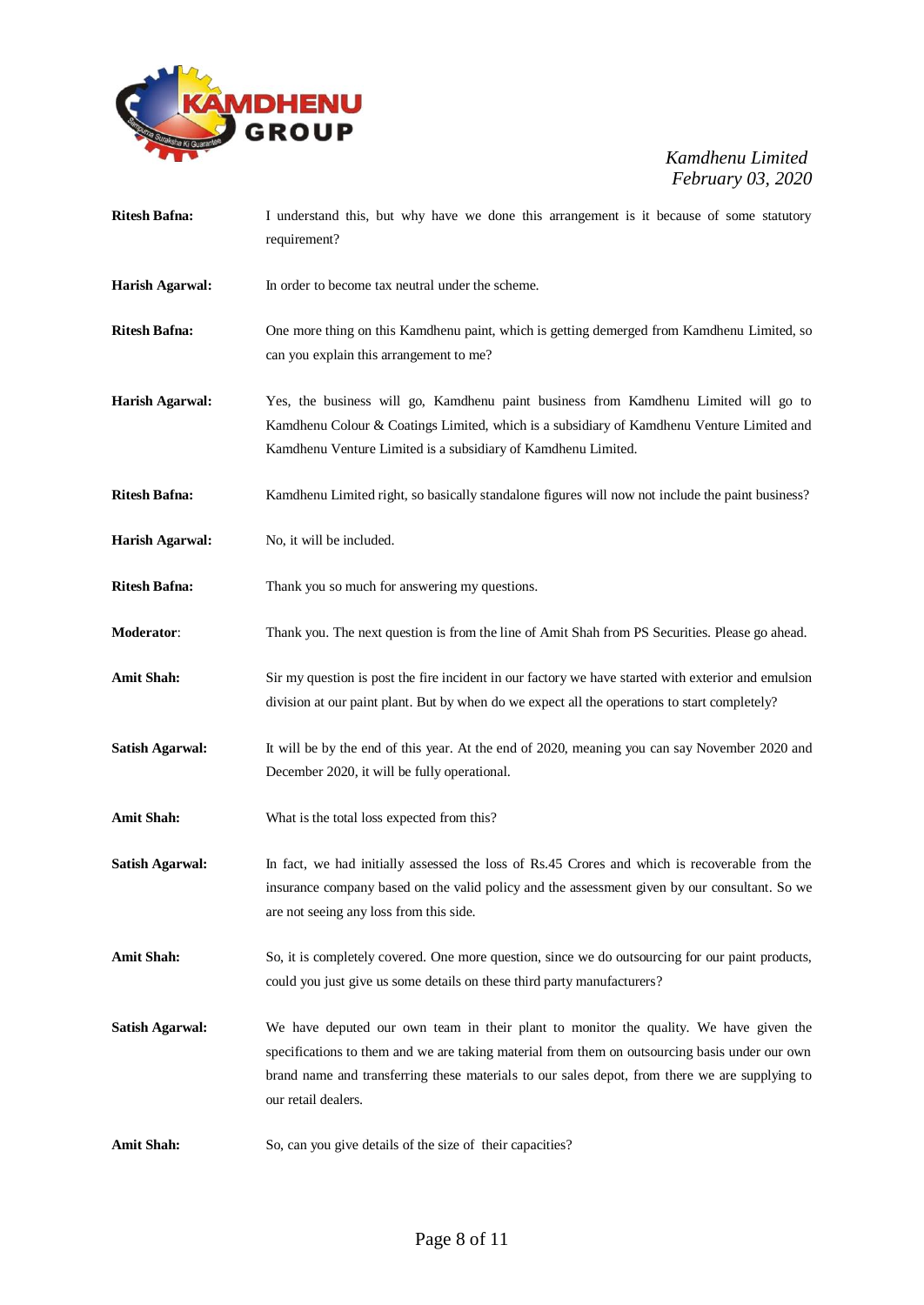

| <b>Satish Agarwal:</b> | They have a capacity of around Rs.300 Crores from where we are outsourcing.                                                                                                                                                                                                                                                                                                                                                                                                                                                                                                                                                                                                                                                                                                                                                                                                      |
|------------------------|----------------------------------------------------------------------------------------------------------------------------------------------------------------------------------------------------------------------------------------------------------------------------------------------------------------------------------------------------------------------------------------------------------------------------------------------------------------------------------------------------------------------------------------------------------------------------------------------------------------------------------------------------------------------------------------------------------------------------------------------------------------------------------------------------------------------------------------------------------------------------------|
| <b>Amit Shah:</b>      | Are they exclusive manufacturers?                                                                                                                                                                                                                                                                                                                                                                                                                                                                                                                                                                                                                                                                                                                                                                                                                                                |
| <b>Satish Agarwal:</b> | No, one is exclusively doing for us, which has a capacity of around Rs.100 Crores. However, the<br>other unit is also doing for some other paint companies like Berger.                                                                                                                                                                                                                                                                                                                                                                                                                                                                                                                                                                                                                                                                                                          |
| <b>Amit Shah:</b>      | Thank you Sir.                                                                                                                                                                                                                                                                                                                                                                                                                                                                                                                                                                                                                                                                                                                                                                                                                                                                   |
| <b>Moderator:</b>      | Thank you. The next question is from the line of Neeta Jain from NJ Limited. Please go ahead.                                                                                                                                                                                                                                                                                                                                                                                                                                                                                                                                                                                                                                                                                                                                                                                    |
| <b>Neeta Jain:</b>     | Sir my question pertains to your paint business. So, you have plans to demerge this business, can<br>you just throw some light what type of synergies you are looking out and what is your growth<br>plan in this? how is the industry panning out & what is the growth rate you are expecting for say<br>next two to three years? can you throw some light on that part?                                                                                                                                                                                                                                                                                                                                                                                                                                                                                                        |
| <b>Satish Agarwal:</b> | As you understand the paint is a growing business across country and all the major five to six<br>companies are doing excellent in the paint business. Right now, through outsourcing model and<br>our own production we are in a position to even cater to the tune of Rs.400 to Rs.500 Crores in<br>the market requirement and paint market is growing at a pace of more than 15% every year and<br>during the next three to four years. Next year as Harish Ji told you that we have a plan of Rs.400<br>Crores, this last year we achieved a target of Rs.250 Crores. This year again even after this severe<br>fire and disruption for at least three to four months, we would be able to achieve a target of<br>Rs.250 Crores for this current year also. In the next three years we hope to achieve the target of<br>Rs.600 to Rs.700 Crores and hopefully we will do it. |
| Neeta Jain:            | Will it be turn positive next year?                                                                                                                                                                                                                                                                                                                                                                                                                                                                                                                                                                                                                                                                                                                                                                                                                                              |
| <b>Satish Agarwal:</b> | I think it should be positive next year. For that we are putting all our efforts. The demand is<br>increasing, the confidence in the market is increasing. As you understand the brand equity of all<br>the companies is very old and in particularly paint that is why we are looking for the Tier-II,<br>Tier-III, Tier-IV cities where the brand pull is limited to certain extent. But our dealers are doing<br>good, the demand is there, painters are happy, all the stakeholders are satisfied with the quality of<br>the Kamdhenu Products. The only thing is we have to leverage the demand and we have to<br>leverage our sales. That way we can become positive in way.                                                                                                                                                                                               |
| Neeta Jain:            | Are you planning to replicate your franchisee model for paints business also going ahead?                                                                                                                                                                                                                                                                                                                                                                                                                                                                                                                                                                                                                                                                                                                                                                                        |
| <b>Satish Agarwal:</b> | For steel, in the franchise model, we have allotted dedicated area for each franchise to sell their<br>material to our dedicated dealer network. But in paint we have to have total control on the market<br>and formula of manufacturing also. We have also deputed our technical team in the plant of third<br>party manufacturers and we are just procuring the material to save the logistics cost of the                                                                                                                                                                                                                                                                                                                                                                                                                                                                    |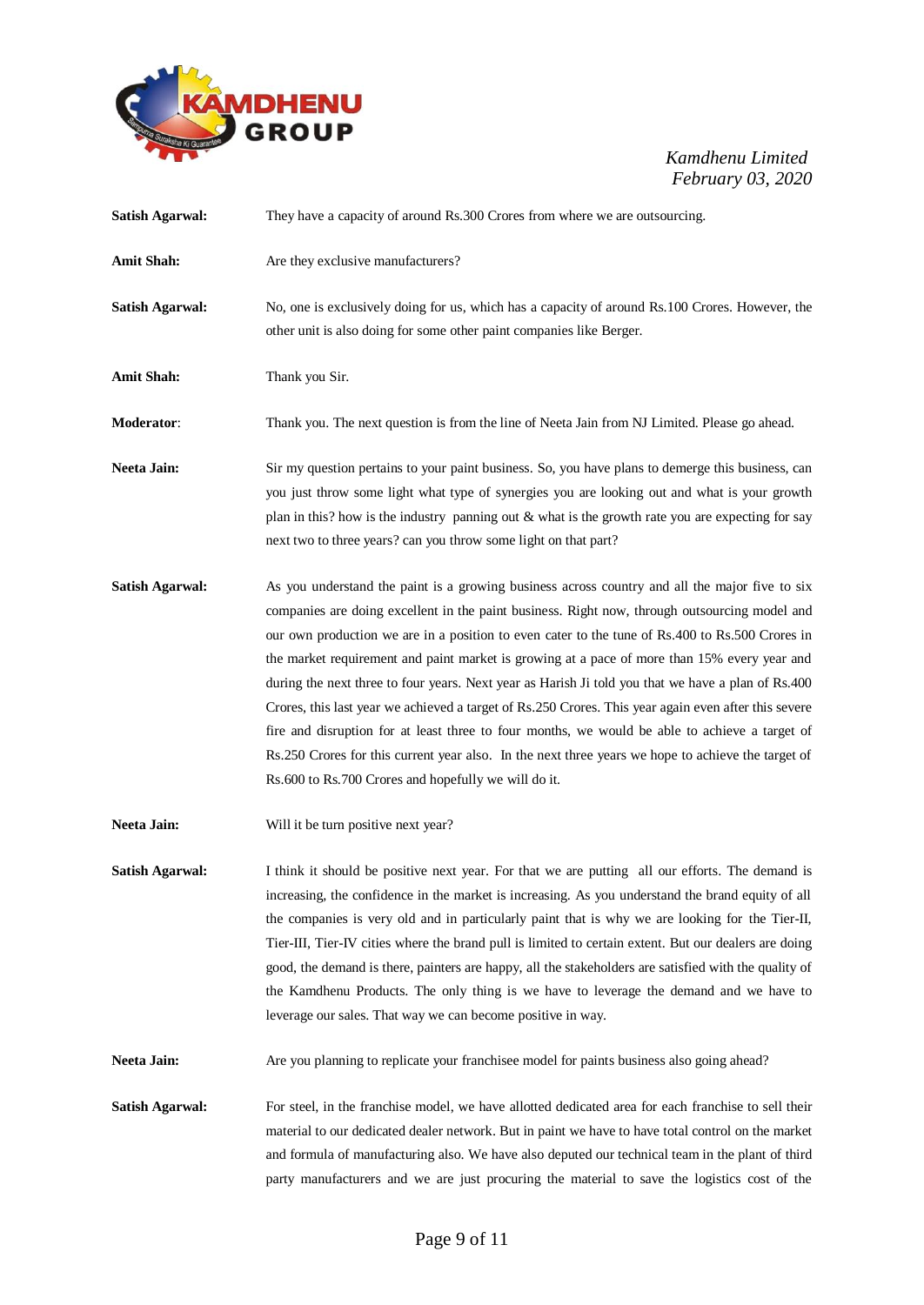

transportation and the entire material sold through our own depot similar to peer companies. To all my dealers I am selling from my own depot, therefore, the model has a larger difference. I cannot say right now if in four or five years what will be the model. This can be changed or not, but right now in the next two to three years till the sales are achieved to the tune of Rs.800 Crores or 1,000 Crores I think this model will work and hopefully we will add more plants where we think it is viable to cater the southern India or other different parts of the country.

- **Neeta Jain:** Fair enough Sir. Sir on your steel business, this quarter we saw some increase in the trading business, I know you explained a while before but just wanted to again just have an idea whether this will be continuing in this quarter also. Can we see a trading business going up?
- **Satish Agarwal:** Trading business has almost come on a standstill. Only earlier we were having four, five depots in our company and right now we have only one depot in Rajasthan because our unit is situated in Rajasthan and we are just catering the requirement of some corporates and distributors in Rajasthan. We are outsourcing the material from our franchise. I think we are focusing on our own production because the margins are there in our own production but that also depends on the market demand and supply.
- **Neeta Jain:** No Sir because this quarter your trading sales have gone up because you explained that there was a shutdown you took. So just wanted to know whether the things have normalized and hopefully from this quarter four onwards, can we see the trading sales going down again, which is your long term target, to bring down the trading sales and increase the manufacturing sales?
- **Satish Agarwal:** Trading sales are almost in the decreasing trend and hope that in future this should be decreased substantially except if there is any huge demand in the market directly in Kamdhenu then only in that particular case this can be more. Otherwise we are hopeful to reduce the trading sales.
- **Neeta Jain:** Got it Sir. Got it very well, just a last question just wanted some profit guidance for this current financial year and say for next two years for your steel business and paint business?
- **Satish Agarwal:** Actually, the steel business profits will be definitely in line as you can see the trend in the last two to three years that will be in the same line. Only we suffered from losses due to fire incident, when we could not supply the material for three to four months. There was total expenditure of marketing team, other expenditure in the factory and there were so many costs involved there during this year and actually the next year the expenses will be much reduced.
- Neeta Jain: Great. Fair enough Sir. Thank you so much.
- **Moderator:** Thank you. As there are no further questions, I now hand over the conference over to the management for their closing comments.